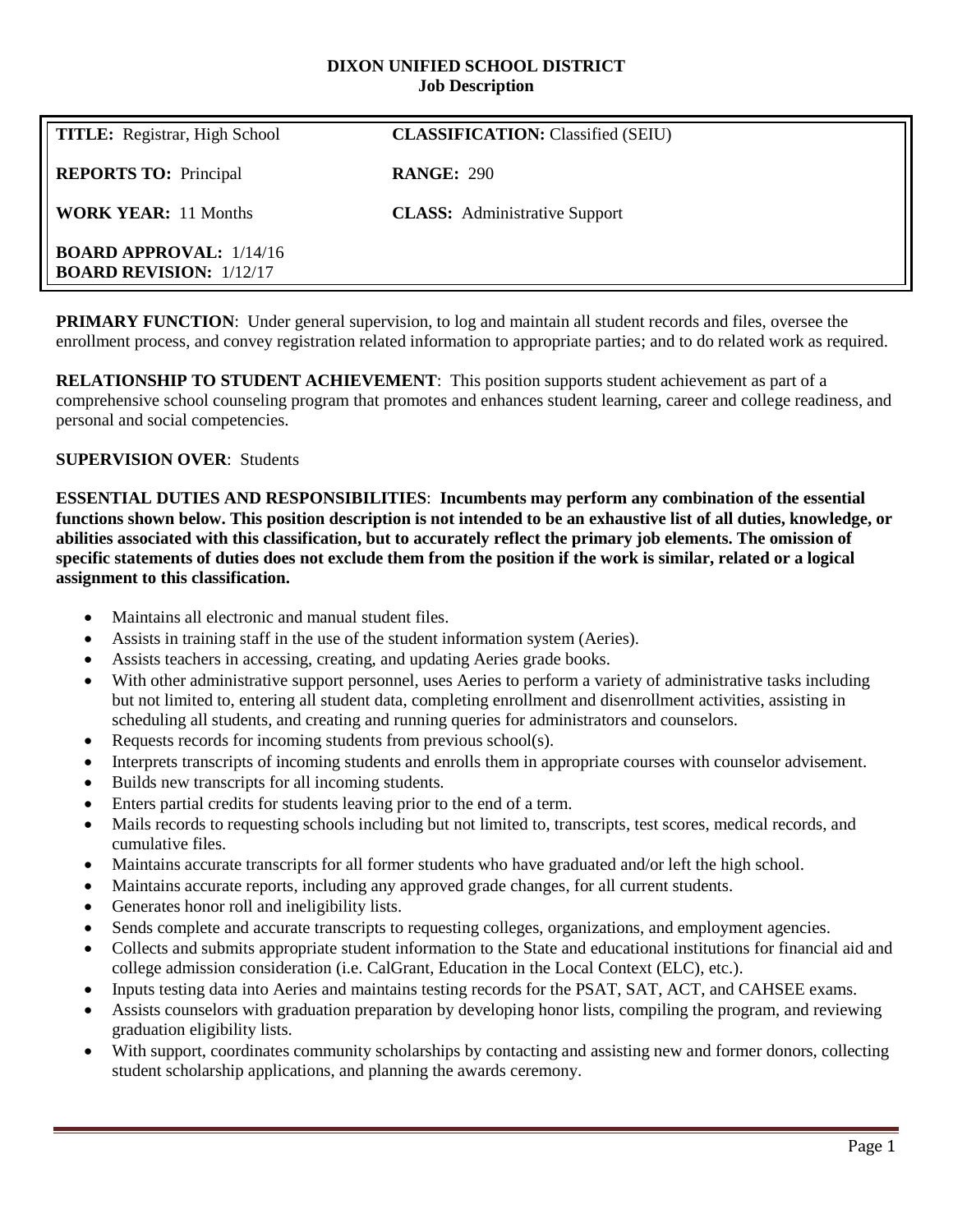- With other administrative support personnel, assists administrators, counselors, and teachers by providing them with accurate and up to date information about students, courses, enrollment, scheduling, or other relevant topics.
- Greets and provides assistance, information, and materials to visitors, parents, students and the public regarding school programs and policies, referring the most complex inquiries to the appropriate administrator.
- Assigns work to and communicates regarding the performance of student office aides to appropriate certificated staff.
- Conducts routine clerical duties including but not limited to, composing correspondence, scheduling appointments, compiling reports, sorting/distributing mail, operating standard office machines, filing documents, answering/screening/directing telephone calls, etc.
- Cares for, supervises, controls, and protects students in a manner commensurate to assigned duties and responsibilities.
- Completes other reasonable duties as assigned.

# **TRAINING, EDUCATION, AND EXPERIENCE:**

- High school diploma or the equivalent.
- Community college and/or vocational training certificate highly preferred.
- Bilingual in English and Spanish highly desirable.
- One to three years of experience in clerical/office work OR an equivalent combination of experience and education from which comparable knowledge, skills, and abilities have been achieved.
- Prior experience working in a public school setting preferred.

# **LICENSES AND OTHER REQUIREMENTS:**

- Fingerprint/criminal justice clearance.
- Possession of a negative TB risk assessment certificate and, if risk factors are identified, a negative TB examination, that is no more than 60 days old and renewable at least once every four years.

## **KNOWLEDGE AND ABILITIES: The following outline of essential knowledge, abilities, and physical requirements is not exhaustive and may be supplemented as necessary in accordance of the job.**

## KNOWLEDGE OF\*:

- Modern office practices and procedures.
- Correct English usage, composition, grammar, spelling, and punctuation.
- Basic mathematical skills.
- Computer procedures, software, and applications.

## ABILITY TO\*:

- Operate a computer to input, update, and access a variety of records, information, and data.
- Operate a computer to generate queries, reports, lists, and summaries.
- Use District software such as the student information system (Aeries).
- Read, learn, interpret, and make minor decisions in accordance with District and school policies, programs, mission, and vision.
- Establish priorities to plan and schedule work.
- Perform a variety of routine clerical duties such as, developing and maintaining organizational systems, composing correspondence, and operating standard office machines.
- Demonstrate proficiency in keyboarding and typing.
- Analyze situations and suggest appropriate action(s).
- Maintain confidentiality of privileged information obtained in the course of work.
- Exercise caution and comply with health and safety regulations.
- Provide service and assistance to others using tact, patience, and courtesy.
- Give, understand and carry out multi-step oral and written instructions.
- Form and maintain cooperative and effective working relationships with others.
- Sustain productivity with frequent interruptions and attention to deadlines.